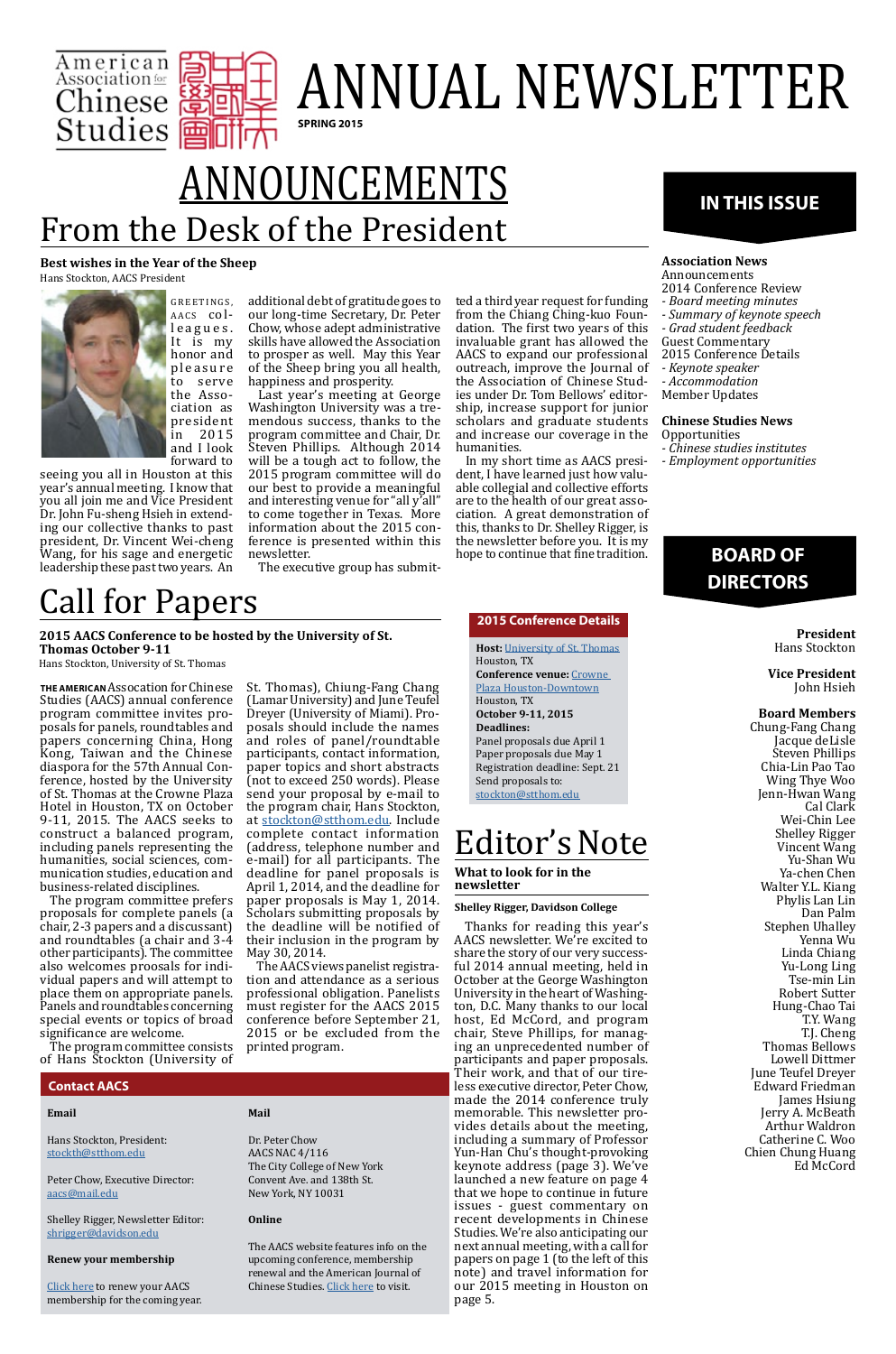*American Journal of Chinese Studies*

A Multidisciplinary Journal Published by the AMERICAN ASSOCIATION FOR CHINESE STUDIES

## Note from the American Journal of Chinese Studies

#### **AJCS continues to grow, publishes 2014 special issue**

Thomas Bellows, University of Texas at San Antonio, Editor of the AJCS

**THE** *AMERICAN* Journal of Chinese Studies (AJCS) continues incremental subscription growth in universities, colleges and think tanks as well as in Pacific Asia. We also have

a modest European circulation. uled issues, a special issue was published in June 2014 entitled *"The Pivot to Asia and the Sen- kaku/Diaoyu Island Dispute."* This issue was based on papers delivered at the September 2013 Annual Taiwan Conference hosted by the Walker Institute at the University of South Carolina. The Guest Editor was Robert<br>Henry Cox, Chair of the Department of Political Science and Director of the Walker Institute. The special issue was funded by an external grant.

For readers wishing to locate articles previously published, a listing of indexes where the AJCS is included is on the right. The AJCS is available in three full text databases, also listed to the right. Full text is embargoed for one year.

The *AJCS* continues to pub- lish humanities articles and book reviews facilitated by the grant from the Chiang Chingkuo Foundation. This grant has assisted the journal's expansion into what best can be described as Chinese Studies. The journal will continue to publish social<br>science articles. We also continue our interest in contemporary issues. We invite quality submis- sions to the journal.

#### **President's report:**

Vincent Wang reported that the AACS has been making good progress year after year. This year's program was overwhelming with 45 panels in all disciplines. This record-breaking outcome may be because of adding the three panels on Friday afternoon in conjunction with the Taiwan studies program at GWU, the participation of the Conference Group of Taiwan Studies of the American Political Science Association and the panels organized by Shelley Rigger.

This year's conference participants came from Australia, Cameroon, Canada, China, France, Hong Kong, Taiwan, the United Kingdom and all over the United States. As the AACS conference involved participants from Africa, Asia, Europe, Oceania and North America, the organization is being transformed into an international conference.

A conference grant from the Chiang Ching-kuo Foundation to the AACS will help it make this transformation a success. It was regrettable that the invited keynote speaker at the Saturday luncheon, Kurt Campbell, had to cancel due to a commitment to the International Monetary Fund and the World Bank. The keynote address at the Saturday luncheon was given by Prof. Yun-han Chu, President of the Chiang Ching-kuo Foundation, who had originally been scheduled for a keynote on Saturday evening. **AJCS Editor's report:** Tom Bellows reported that a broad mailing list from AAS enabled the journal to reach out to more scholars. A special issue was printed in June 2014. Paul Tai will remain as an editorial board member. The journal strives for balance among articles on Taiwan and

## Notes from the annual meeting of the AACS Board

**October 11, 2014, Judiciary Hall, Hyatt Arlington, Arlington, Virginia** Peter Chou, City College of New York, AACS Executive Director

# 2014 CONFERENCE REVIEW

mainland China, contemporary and historical topics and different academic disciplines. Board members discussed the following issues:

The databases and social science citation index (SSCI).

- AJCS is moving in the direction of an e-journal., to catch up the trend of digitalization for all academic journals. Tom reported that within one year period, the AJCS will be accessible from the database at the website.

- The disbursal of \$6414 from the CCK Foundation grant for the journal to enhance the humanities has to be reported in an itemized financial report by the end of the year so Vincent can submit a report to the CCK Foundation by Jan. 2015.

- The submission of manuscripts and circulation of the journal.

- Awarding referees a modest honorarium for reviewing the manuscript and for book reviewers. It was decided to leave it to the editorial board to make the final decision.

#### **Program Committee's report:**

Steve Phillips had a written report on the absence of the attendees. He also made several suggestions including formatting the paper and abstract proposals.

#### **Host Institution's report:**

Ed McCord reported that about 150 people registered for the conference. Given the space constraints on GW's urban campus and the proliferation of campus activities, several rooms were occupied by other academic units. Best efforts were made to acquire the rooms and facilities to host the AACS conference on this weekend. **Hung-dah Chiu Award:**

Shelley Rigger reported that nominations for the prize of the best papers were sent by all session chairs, and evaluated by outside referees through blind review process.

For 2013, the AACS offered two prize, one in humanities and one in social science.

Shelley also agreed to edit the AACS newsletter for another year. **Award Committee report:**

Yu-Long Ling reported that an outstanding service award will be presented to Paul Tai, the former AACS president and the managing editor of the AJCS.

#### **Report on CCK grants:**

Thomas Bellows reported that there are still some surplus or unspent funds from the CCK grant for the AJCS. He reported that the purpose of the grant was to enhance the study of the humanities which includes history.

Vincent Wang reported that the implementation for the first grant has to be reported to the CCK Foundation by January 2015.

#### **Executive Director's report:**

Peter Chow reported AACS's financial status is sound with itemized expenditures in the 2013-14 period. The positive balance was added by the \$17,000 of the CCK grant received in Sep. 2014.

With the increasing number of applicants for junior scholar travel grants, it was decided to have the President, VP and Exec. Director screen all applications and determine the amount of the award.

Hans Stockton proposed the University of St. Thomas sponsor the 2015 conference. Hans reported that he had lined up the Houston Crown Plaza as the conference site, with a rate of \$129 per night. Five conference rooms on Sat. and Sun. will be free if food costs more than \$3300.

#### **Membership Updates:**

The tenure of 12 board members will expire on Dec. 31, 2014.

As usual, the incumbent vice president is to be nominated as the candidate for the next AACS president. The board approved Hans Stockton as the candidate for the next president.

John Hsieh was nominated as the next VP by Yu-long Ling, seconded by James Hsiung and Cal Clark.

Ballots will be sent out with a write-in option within two weeks after the conference.

Ten board members were reelected for another 3-year term from Jan. 1, 2015 to Dec. 31, 2017 (see AACS website for details).

Catherine C. Woo will remain as a board member till Dec. 31, 2015

Chien Chung Huang of Rutgers was nominated by Walter Kiang and Ed McCord of GWU was nominated by Vincent Wang. Both were approved for 3-year terms starting Jan. 1, 2015.

#### **2015 Conference Updates:**

The program committee for 2015 conference will be Hans Stockton, June Teufel Dreyer and Chiung-Fang Chang. The chair of the committee will be determined by the three of them. The date of conference will be October 9-11, 2015 **Motions**

Yenna Wu moved to restructure the conference registration fee for non AACS members: "To create an incentive scheme for non-members to join the AACS, the registration fee for non-members should be raised from \$60 to \$90 so that the final cost for both members and non-members would be the same." The motion was approved unanimously by the board.

#### **AJCS index listings**

**Indexed or abstracted:** America: History and Life Historical Abstracts International Political Science Abstracts Bibliography of Asian Studies Public Affairs Information Service Standard Periodical Directory Uncover MLA International Bibliography

**Full-text database listings:** Historical Abstracts with Full Text Academic oneFile World History Collection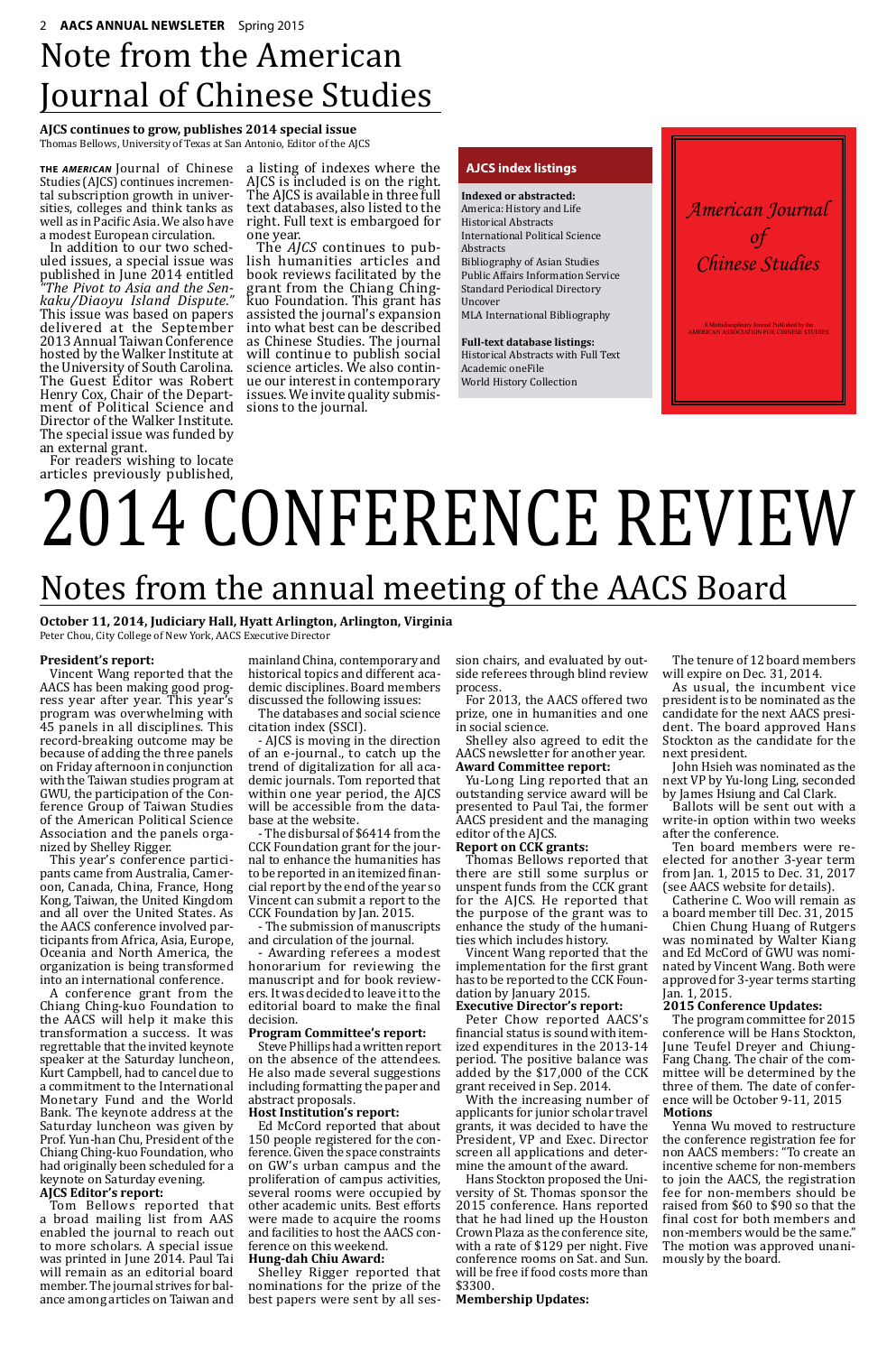

**Prof. Yun-Han Chu speaks at the 2014 AACS conference**

**IN RECENT** years, China's "soft power push" has received significant media attention. Establishing Confucius Institutes with academic institutions, boosting its business presence in the developing world and expanding track-two ties with countries around the world - these activities has prompted some observers to claim that China is on an all-out "charm offensive" aimed at boosting the impact of Chinese culture abroad.

But what about Taiwan's impact? As cross-Strait exchanges grow, Taiwan's ability to exercise soft power over its neighbor across the Taiwan Strait increases, said Yun-han Chu, President of the Chiang Ching-kuo Foundation, in a keynote speech at the American Association for Chinese Studies annual conference on October 11, 2014.

"Taiwan actually possesses enormous potential in shaping mainland China's future. Also, by doing so, the island is equally able to steer the future course of cross-Strait relations despite the growing asymmetry in the distribution of hard power across the Strait," Chu said.

Chu argued that while the impact of Taiwan's soft power in the mainland has been understudied by scholars and not fully appreciated by the media and the public, maximizing its soft power might be the only strategy available to Taiwan for protecting its long-term interests with regard to the People's Republic of China.

Of course, understanding the role soft power might play in Taiwan's relations with the PRC requires rethinking what soft power means, Chu said. While Joseph Nye originally intended the term to cap-

the future.

#### **Claire Yi Yang**

#### *PhD Candidate in History, UC Berkeley*

As a conference participant, I presented a paper entitled "Geomancy of Tombs and Ritual Integration in the Tang Dynasty (618-907)," which is part of a draft chapter of my dissertation. The conference was well organized, and the atmosphere was friendly and productive for scholarly exchange of ideas. I really appreciate the organizers' effort in sending out relevant information before the conference, including the program schedule, transport and hotels. Moreover, the organizers are always easy to reach via email; I emailed Prof. Peter Chow for numerous issues, and he was always fast at responding and extremely helpful. In addition, the registration fees and AACS membership fees are rather low, and I think the organizers have been truly trying hard to benefit young scholars (graduate students particularly) without putting a financial burden on them. Last, I would like to express my gratitude again for receiving the travel grant, which helped to cover my transport from San Francisco to DC.

ture the kind of power wielded by a large nation over smaller nations, backed up by hard power, Taiwan is smaller and weaker in hard power terms than the PRC.

Taiwan's vibrant democracy is a key part of its soft power, Chu said.

"For better or worse, the way democracy works in Taiwan is always closely watched and extensively talked about by ordinary citizens and carefully examined by the intellectual and the CCP elite across the Strait … Taiwan's unique mode of democratic transition illustrated a viable exit strategy for a hegemonic party," Chu said, adding that thirty years of exchanges among academics, writers, media stars, religious groups and NGOs have "been conducive to mainland China's political liberalization."

Chu highlighted specific examples of the impact Taiwan's popular culture can have, such as Taiwanese singers taking four out of five top spots in the mainland's 2013 "I am a Singer" competition, or the Han Tang Yuefu Ensemble performing at the Forbidden City.

Taiwanese NGOs, businesses, religious groups, architects and artists have left their fingerprints all over the Mainland in the thirty years since the two sides of the Taiwan Strait began reopening to one another.

Chu encouraged Taiwanese civil society leaders to be "comprehensive" in their engagement with the mainland by seeking to deepen cross-Strait contacts.

"In the long run, Taiwan can exert tremendous soft power over the mainland through comprehensive engagement. The tail can wag the dog only if the tail is somehow culturally, economically and politically attached to the dog," Chu said.



Panelists at the 2014 conference speak on "TRA and TPP: Past, Present & Future

## Chu: Soft power Taiwan's greatest asset

#### **Taiwanese civil society can wield enormous positive influence over mainland China, but only if cross-Strait relations are sustained**

By Lincoln Davidson, Davidson College

## Responses from grad students

#### **Junior scholars reflect on the 2014 conference**

#### **Daryl Ireland**

*Graduate student, Boston University* The AACS meeting in Washington was a great success. The annual meeting provides a wonderful opportunity for scholars from many different disciplines to intersect, and I was stimulated by the cross-pollination that was happening. The intimate size of the meeting granted me the rare opportunity to engage in meaningful and even lengthy exchanges with senior researchers in my field. The academic society welcomed me warmly, and I was delighted to find myself surrounded by an entirely new set of dialogue partners. It was a privilege to present my own work, but I am most grateful for the connections and conversations that have extended beyond the weekend in Washington. I am very grateful to the AACS for awarding me a travel grant. Thank you for your generosity.

#### **黄蔚 Sheri Huang Wei**

*PhD Candidate, King's College London; CPI Emerging Scholar, The University of Nottingham*

The atmosphere of the conference felt much like a group reunion. It was my first time to attend, but many other participants have attended more than once and had

many stories to share. People were friendly, and the presentations were very interesting. I appreciate very much that the junior scholar grant covered some of the cost, and the panel chair gave useful comments on my paper. It was also a great opportunity to network and get advice from senior researchers.

#### **Sophie Thenaud**

*French Professor, Wenzao Ursuline University of Languages*

This year in October, I attended the AACS annual conference at The George Washington University for the first time. As a second year PhD student, it was also my first opportunity to attend an international conference as a panelist. My impressions of the conference were very positive. First of all, it was an amazing experience for me and I would really like to thank AACS for giving me the opportunity to present a paper there, despite my lack of experience. I really think the conference is a great opportunity for young scholars not only to gain both professional and personal experience, but also to better understand their field of study. Secondly, the organization of the conference was exemplary. The place chosen, the staff and the panels were all fantastic. Unfortunately there were too many panels running at the same time, therefore it was difficult for me to attend all the panels I was interested in. As a lot of topics were interesting it was often hard to decide which to attend. Thirdly, the relaxed atmosphere of the conference encouraged free discussion between all the attending scholars, both after the sessions, during receptions and at lunch. Thus there were many opportunities to meet both special-

ists in different fields and young scholars to discuss their research. Owing to my great experience, I would encourage anyone specializing in Chinese Studies to attend the conference in the future.

#### **Yi-En Tso**

*PhD Candidate, University of Texas at Dallas*

It was my honor to receive the junior scholar travel grant to join in the AACS annual conference this year. AACS offers young scholars great opportunities to share ideas, findings and resources in their research field. The great diversity of topics and sub-fields in this year's conference widened our view and understanding of Chinese Studies. As a young junior scholar, I'm anticipating having many other chances to join in AACS activities in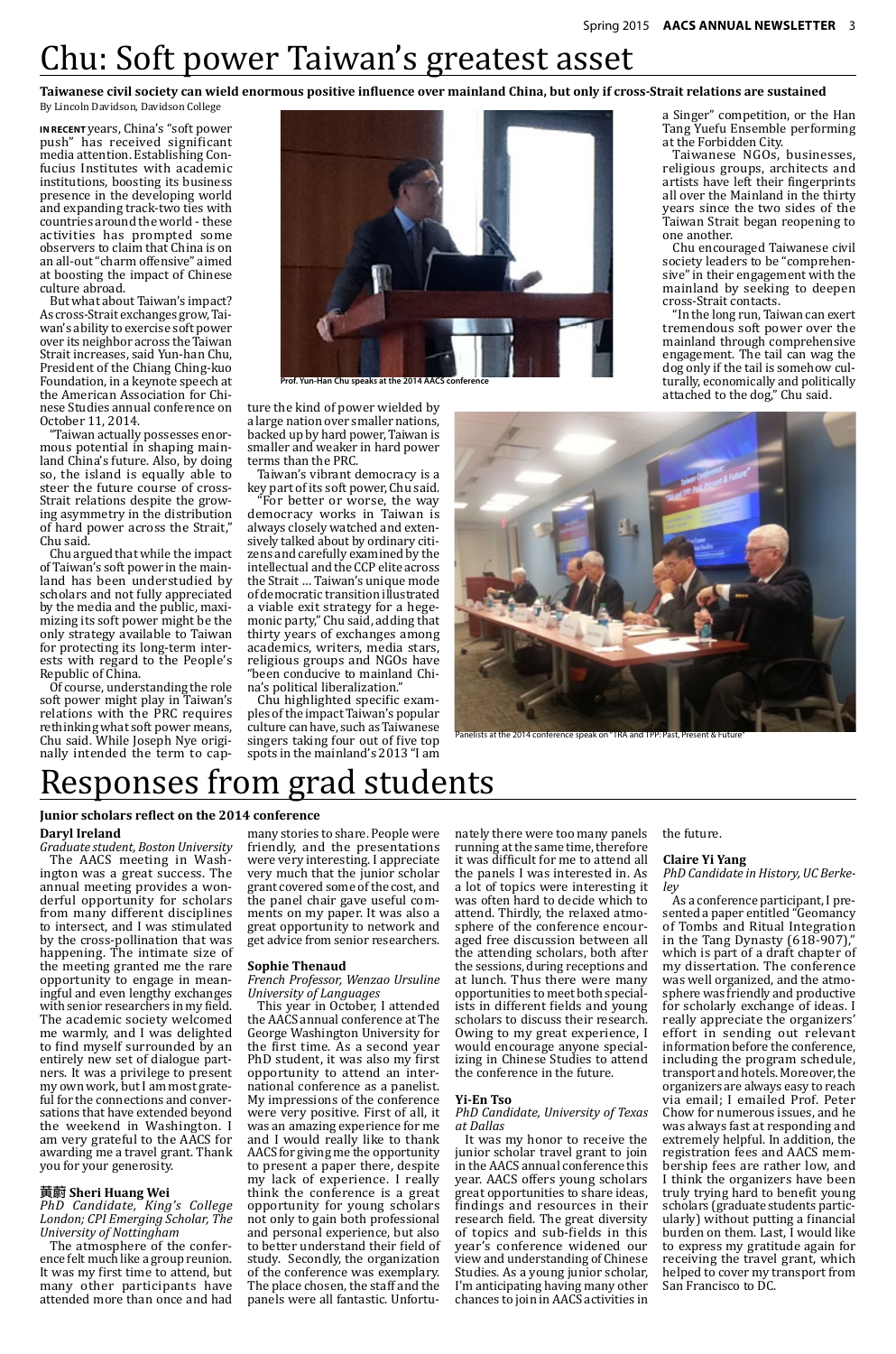

Police prepare to clear demonstrators in Mong Kok on November 25 ([photo by Citobun via Wikimedia Commons](http://commons.wikimedia.org/wiki/File:Umbrella_movement_Mong_Kok_clearance_19.JPG))

Hong Kong's Umbrella Movement captured global attention last fall when student-led demonstrators set up camps on major thoroughfares near government offices and in two commercial districts. In the short run at least, the movement failed. Public opinion turned against the demonstrators as the impact began to fade of the initially harsh reaction by Hong Kong authorities—including the use of pepper spray against which students defended themselves with the umbrellas that helped give the movement its popular name, as ordinary Hong Kongers grew weary of the disruptions to traffic and commerce and as violence erupted at one occupation site with the arrival of organized groups of the movement's opponents (whether sincere adherents to the governments' views, or triads upset at lost revenue from beleaguered business or hired thugs). The protesters' more ambitious goals, which changed somewhat over time, had no realistic prospect of success. Neither the local government nor Beijing was prepared to grant—and the local government lacked the authority to grant—a reversal of Beijing's August 2014 decision to reject an open and democratic process for nominating candidates for Hong Kong's first universal suffrage election for the Special Administrative Region's Chief Executive, or the removal from office of the sitting Chief Executive C.Y. Leung.

Nonetheless, the Umbrella Movement cannot be confidently dismissed as a transient moment. It likely has broader significance and longer legs than its dramatic but brief rise and fall might suggest. First, it was part of a much longer-term debate in Hong Kong about the pace of progress toward the democratization that Hong Kong had been promised on a rather vague schedule and aspirational terms in the Basic Law that China's National People's Congress had adopted in 1990 for post-reversion Hong Kong (partly to implement the 1984 Sino-British Joint Declaration that led to Hong Kong's return to Chinese rule in 1997). The Umbrella Movement grew organically, if suddenly and unpredictably, out of the Occupy Central with Love and Peace movement that had been engaged in a multi-year effort to gather and mobilize public opinion and to pressure the authorities for more rapid progress toward electoral democracy, in part through planned, shorter-term occupation of key public spaces in Central Hong Kong.

Second, the issue that triggered the Umbrella Movement—Beijing's decision that candidates for the next Chief Executive election would be those who could secure a majority of the votes among members of a selection committee who are overwhelmingly "pro-government"—will provide additional occasions for contestation and controversy in the months ahead. For Beijing's decision to become the governing law for the 2016 election, Hong Kong's legislature must pass a bill that adopts the relevant content. When election legislation is formally proposed, it will provide another, unavoidable focus for public debate on the issue—all the more so because the Pan-Democrat bloc in the legislature has enough votes to stop the legislation, but its members will be under heavy pressure from Beijing, the Hong Kong government and their allies not to scuttle a law that would give Hong Kong its first democratic election for Chief Executive, albeit from among a troublingly constrained slate of candidates.

Third, the Umbrella Movement, the public support that it garnered for a time and the much

wider and deeper yearning for democratic change that it revealed in Hong Kong have cast serious doubt on a conventional wisdom that seems to have guided Beijing's policies toward political change in Hong Kong and that the leading Hong Kong business figures who have been Beijing's advisors have long urged on the central government: Hong Kong is an economic city, not a political city (and China's rulers therefore need make little accommodation to calls for democratization in the Special Administrative Region). Fourth, and relatedly, the Umbrella Movement showed that a significant portion of young people in Hong Kong have caught the "democracy bug." Beijing and opponents of fundamental political change in Hong Kong can no longer be so confident that they can simply wait out aging democratic activists from the 1980s and 1990s, some of whom were the leaders of Occupy Central. Coming against the backdrop of the student-led Sunflower Movement that occupied the Legislative Yuan in Taiwan, Hong Kong's Umbrella Movement might someday prove to have been an early sign of the political potency, in some parts of contemporary Greater China, of a blend of youthful idealism, dissatisfaction with incomplete democracy, and worry about a new generation's economic future.

## Reflections on the Umbrella Movement

**The demonstrators may have left the streets, but the Umbrella Movement isn't going away**

Jacque deLisle, University of Pennsylvania

In the last several months, Chinese authorities have announced a number of controls on firms providing internet and information communications technology (ICT) products and services in China. In November 2014, the country began reviewing a draft counter-terrorism law that would require foreign firms operating in China to store all information on Chinese users in servers physically located in China and adopt protocols for monitoring content for "terrorist" activity. Around the same time, internet regulators issued a new set of rules requiring ICT firms providing products or services judged to impact national security to undergo a security review by state regulators. In January, the Central Leading Group for Cybersecurity and Informatization (CLGCI), China's top policymaking body for cyber policy, announced it would begin reviewing a draft version of the country's new "Cyber Security Review Regime," which will be implemented by the end of 2015. To pass review, tech firms may be required to reveal source code to regulators and create "back doors" into their software. According to the New York Times, the new regulations "go far beyond measures taken by most other countries." On January 28, 18 U.S. business groups, including the U.S. Chamber of Commerce, sent a formal letter of complaint to the CLGCI, calling for a delay in implementation of the new regulations and consultation with industry groups on any future regulations. The letter raised the possibility that the regulations are a protectionist attempt to develop China's domestic technol-

ogy firms, citing a "growing trend of ... policies requiring use of 'secure and controllable' or Chinese-developed and/or controlled Internet and information communications technology (ICT) products."

However, China is not alone in raising concerns about foreign firms potentially being a cybersecurity threat. Many countries, including U.S. allies, have responded to massive monitoring of online activity revealed in documents released by former-NSA contractor Edward Snowden with heightened concern for cyber security, particularly with regard to products and services provided by U.S. firms. At the same time, many Western countries, including the U.S., have limited Chinese telecommunications firm Huawei's access to their markets in the name of national security. Both the Snowden revelations and U.S. restrictions on Chinese ICT products and services may be factors contributing to China's decision to increase regulation of ICT firms. This is not the first time Chinese authorities have tried to impose regulatory regimes on U.S. firms operating in China that are difficult for firms to comply with. In both 2007 and 2010, similar regulations were passed (not necessarily targeting ICT firms), but firms were generally able to opt out of the regulations without fear of reprisal, which may not be the case with the new regulatory regime, which is being promoted by the CLGCI, chaired by Chinese President Xi Jinping. In 2004, the Bush administration responded to a new mandatory standard for all

wireless technology sold in China by coordinating with industry groups and threatening a WTO case and boycott of Chinese products.

Such coordination may be difficult in this case, as talks between the U.S. and China on both cyber policy and trade relations have hit rough waters in recent months. In response to the U.S. Justice Department's indictment in May 2014 of five PLA officers linked to cyber attacks on U.S. firms, the PRC government suspended participation in the US-China Cybersecurity Working Group, impeding efforts to establish common norms and a shared understanding of redlines in the cyber realm. On February 11, 2015, the U.S. announced it plans to open a WTO case against China, accusing the country of providing subsidies to domestic industries to increase their competitiveness in international markets. In addition, talks on eliminating tariffs on certain technology products between the U.S. and China collapsed in December 2014. The prospect of successful coordination is also clouded by the sheer number of domestic actors who have a stake in this issue. In addition to the already difficult-to-manage number of private sector actors who must coordinate response – industry groups and firms, both those already mentioned and others – on any issue dealing with China the number of government policy stakeholders is particularly large. Finally, the importance of a coordinated response among ICT firms cannot be understated, as compliance with the new regulations by any single firm may undermine the negotiating position of others.

## Developments in Chinese cyber governance

#### **A battle is shaping up over new Chinese regulations on internet and technology firms** Lincoln Davidson, Davidson College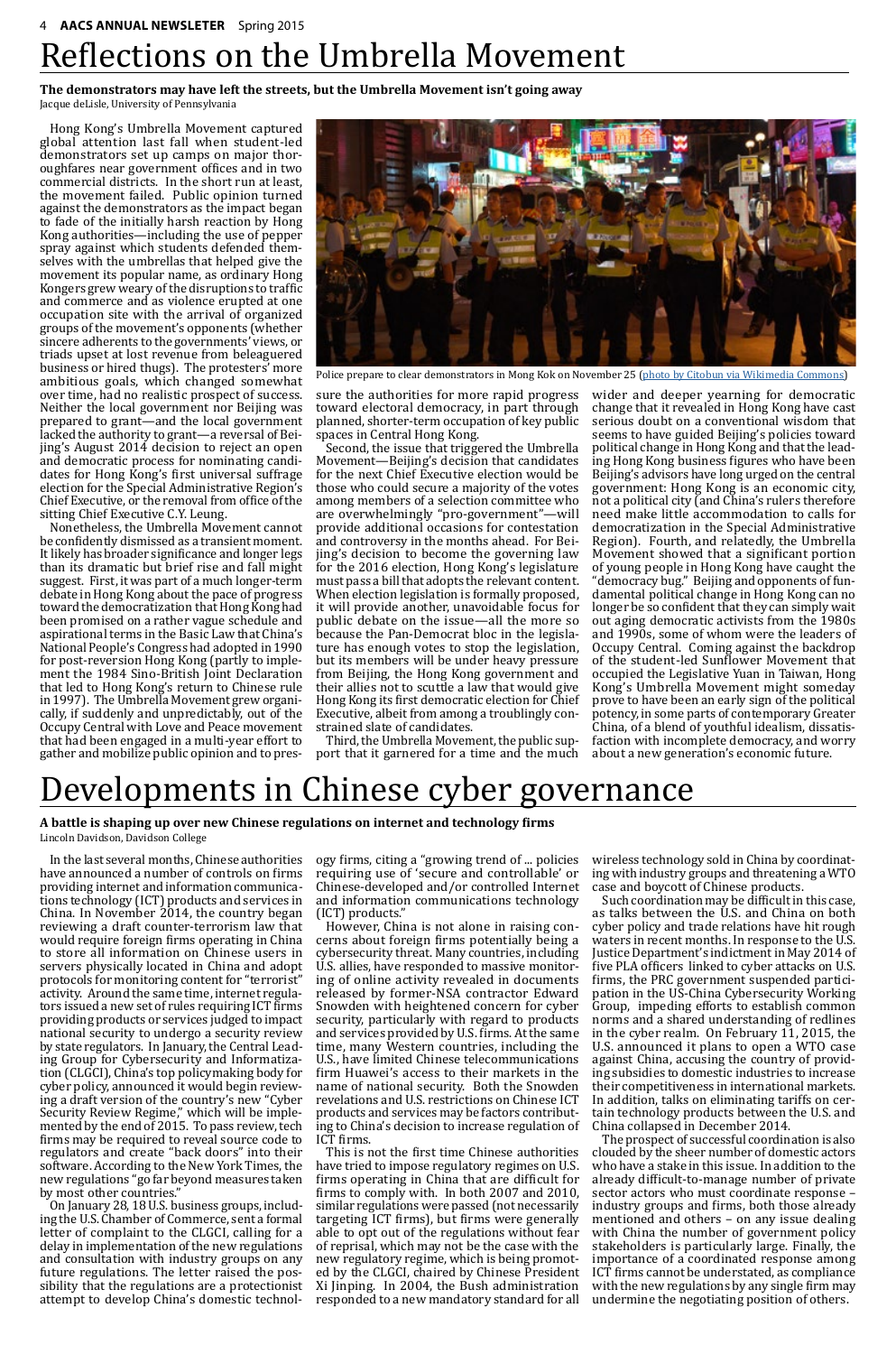

## AACS welcomes you to our 57th Annual Conference AACS CONFERENCE 2015

#### **2015 Conference Details**

**Host:** [University of St. Thomas](www.stthom.edu) Houston, TX **Conference venue:** [Crowne](http://Crowne Plaza Houston-Downtown)  [Plaza Houston-Downtown](http://Crowne Plaza Houston-Downtown) Houston, TX **October 9-11, 2015 Deadlines:** Panel proposals due April 1 Paper proposals due May 1 Registration deadline: Sept. 21 Send proposals to: [stockton@stthom.edu](mailto:stockton%40stthom.edu?subject=%5BAACS%5D%202015%20Conference%20Proposal)

## Lodging information

**Crowne Plaza Houston – Downtown**

1700 Smith Street Houston, TX 77002 Tel: 713-739-8800 Fax: 713-739-8806 [http://www.cpdowntown.com/](http://www.cpdowntown.com/   
)

**Rate and Reservations:** Nightly rate for AACS participants is \$129.00 (+17% tax). Please call 713-739-8800 for reservations. Please indicate that you are with the American Association of Asian Studies or "AACS" group reservation.

The Crowne Plaza Houston Downtown is centrally located in the Heart of Houston in the newly revitalized Downtown area. Close to all major area attractions, the Crowne Plaza Houston Downtown is the place you want to be!

#### **Parking**

Weekday parking: \$29.00 per night (Sunday - Thursday)

Weekend parking: \$15.00 per night (Friday & Saturday)

Event parking: \$15.00

**Hotel amenities include the following:**

*Brazos Restaurant & Bar* – fea-

turing American Cuisine in a Texas Chic atmosphere. Full-American Breakfast Buffet available daily along with daily lunch specials including themed lunch buffets Tuesday – Thursday.

*Complimentary High-Speed Internet Access* – available in all guest rooms as well as Wireless High Speed in all public areas and meeting space.

*Tempur-Pedic Mattresses* – the Crowne Plaza Houston Downtown is the only hotel that features Tempur-Pedic mattresses for an exceptional night's sleep!

*Complimentary Shuttle Transportation throughout the Downtown Area* – Group and VIP transportation services can be arranged on site. Transportation provided by Airport Express is also available.

*State-of-the-Art Fitness Center* – overlooking our beautiful outdoor pool is available at no charge to all guests.

*On-Site Thrifty Car Rental Valet Parking*

*Complimentary Business Center*  – featuring high-speed internet

access, printing, faxing and copier

**For the latest information on the 2015 conference, please visit the [AACS](http://aacs.ccny.cuny.edu/conferences1.htm)  [website](http://aacs.ccny.cuny.edu/conferences1.htm)**

## MEMBER UPDATES

#### **Chu-yuan Cheng** *Ball State University*



#### **Books/Book Chapters**

China's Economic Development 1950-2014:Fundamental Changes and Long-term Prospect, Lexington *Auburn University*  Books, Lanham, Maryland, October 2014.

#### **Journal articles**

"A meeting between Xi Jinping, President of China and Ma Yingjiu, President of Taiwan could lay the foundation for the unification of the two sides of China," World Journal, Feb. 2, 2014, p. B2.

#### **Honors, prizes and awards**

Who in the World, 2013-2015.

#### **Peter Chow**

*City University of New York*



#### **Books/Book Chapters**

Peter Chow (ed) "The US Strategic Pivot to Asia and Cross-Strait Relations, Economic and Security Dynamics" New York : Palgrave MacMillan 2014 ISBN : 978-1-137- 36462-3.

Co- authored with T.J. Cheng, " The TPP and Pivot : Economic and Security Nexus" in Peter Chow (ed) "The US Strategic Pivot to Asia and Cross-Strait Relations, Economic and Security Dynamics" New York : Palgrave MacMillan 2014 pp. 113-134.

Co-authored with Bo-Xian Hsu "." The impacts of economic liberalization and globalization on income distribution in Taiwan, 1985–2010 "

Listed in Who's Who in America and Who's is Higher in Taiwan than Chile." Asian Affairs Evelyn A. Clark, Phyllis Mei-lien Lu, and Cal Clark. "The Puzzle of Why the Status of Women 41:1 (Issue 1, 2014) pp. 1-20.

in Ming-chin Monique Chu and Scott L. Kastner. Routledge. (eds) "Globalization and Security Relations across the Taiwan Strait In the Shadow of China."

#### **Cal Clark**

#### **Journal Articles**

Cal Clark and Evelyn A. Clark. "Globalization Comes to Chile and Taiwan: A Critique of Neoliberalism." International Journal of Development Management 3:1 (October 2014).

#### **Conferences/Presentations:**

Association for Asian Studies Interdisciplinary Social Sciences Association American Association for Chinese Studies

#### **John F. Copper**

*Rhodes College*



#### **Books/Book Chapters**

"The Current State of Taiwan's Democracy: Doing Well in Spite of Negative Global Trends, in CHIA-KAN YEN AND ECONOMIC DEVEL-OPMENT IN TAIWAN (Taipei: Academia Historica, 2014).

Historical Dictionary of Taiwan (Republic of China) (fourth edition) Lanham, MD: Scarecrow Press, 2014 .

The KMT Returns to Power: Elections in

Taiwan, 2008-2012 Lanham, MD: Lexington Books, 2014.

#### **Journal Articles**

Taiwan's 2014 Nine-In-One Election: Gauging Politics, the Parties, and Future Leaders, Maryland Series in Contemporary Asian Studies (Carey School of Law, University of Maryland), Number 4, 2014.

Believe Realist Theory and Say Good-Bye to Taiwan? *American Journal of Chinese Studies,*  Vol. 21, No. 2 (October 2014)

"America's Asia Pivot: What Does it Mean and Will it Succeed?" *East Asia Policy*, June/July 2014

"John Mearsheimer and Taiwan's Future," *Review of Global Politics,* 2014 No. 47



"More talk, Fewer Languages: Communicating in a Connected World," *The Futurist*, March-April 2014

"What Motivates the Sunflowers," *Taipei Times*, April 6, 2014.

"Campaign starts, rational stops," *Taipei Times*, July 23, 2014.

#### **June Teufel Dreyer**

*University of Miami; member of governing board, National Bureau of Asian Research (NBR) Japan Forum*

#### **Journal Articles**



"Convergence and Divergence in Sino-Japanese Relations," Orbis, Spring 2014.

"The Shifting Triangle: Sino-Japanese Relations in Stressful Times,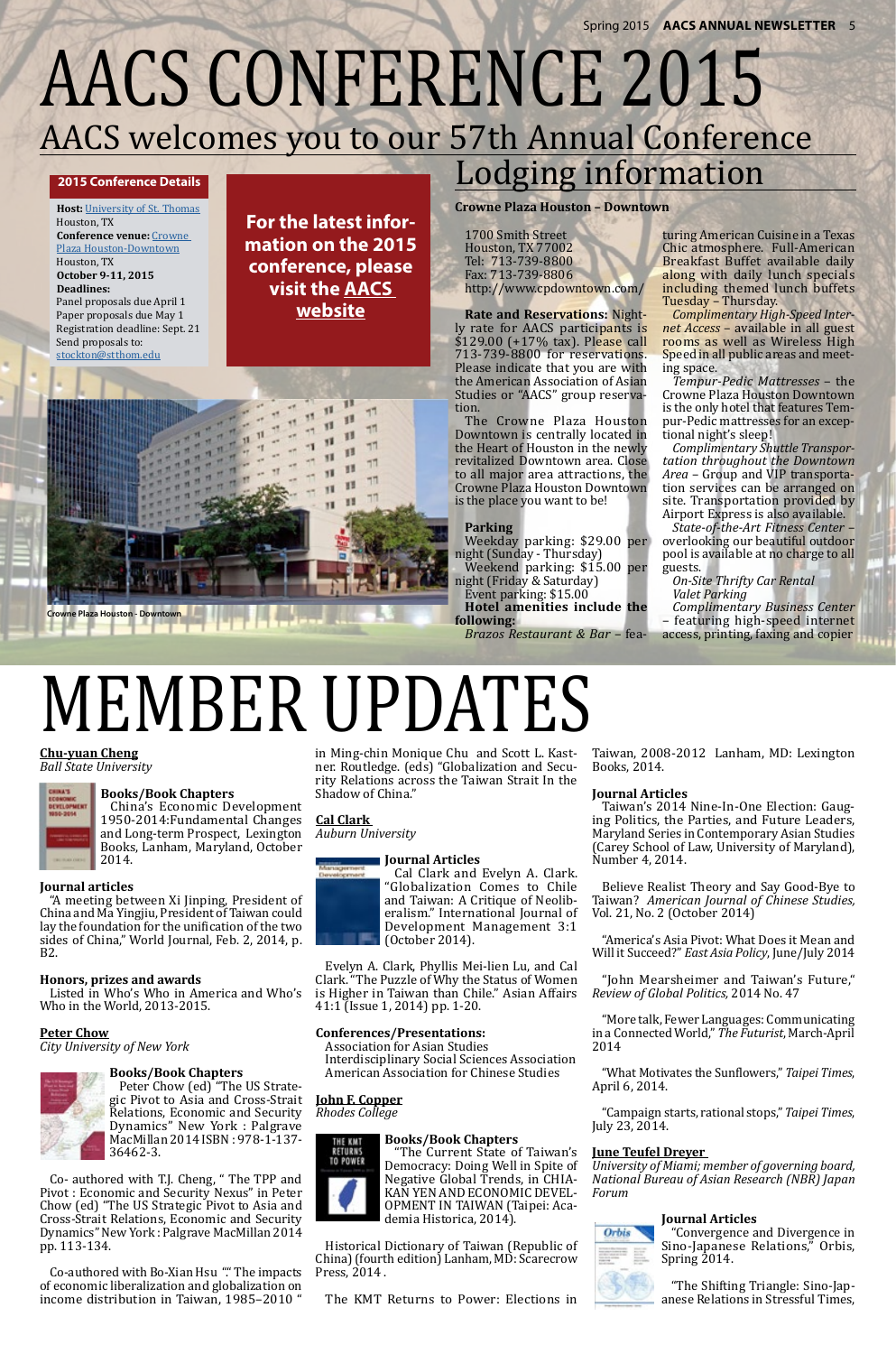" in Shaun Breslin, Carla Freeman, and Simon Shen, eds., China and the World, Sage Library of International Relations. (Reprint of previously published refereed article)

"The PLA in 2014". Oxford Analytica January, 2014.

"China and the United States: A New Cold War?" Oxford Analytica April 2014.

China and the Ukraine: Principled Policy or Power Politics? Foreign Policy Research Institute e-note, March 2014..

What Obama Should Say About China in Japan, The Asia Society, China File, April 23 2014 (a debate/conversation with six others)

Trouble in Fishing Waters: China, ASEAN, and the South China Sea," FPRI enote: " May 2014

Abe Faces China…and Vice-Versa, University of Nottingham, September 2014.

China's Military: What's New? And What's Next? FPRI enote: September 2014

China's Tianxia: Do All Under Heaven Need One Arbiter? Yale Global, October 30, 2014.

"Can China Change the World Order?" Journal of Contemporary China , Vol. 24, No. 96, 2015.

"Japan and China Security," in Lowell Dittmer and Maochun Yu, eds., The Routledge Handbook of Chinese Security (Oxford, UK: Routledge, 2015).

#### **Conferences/Presentations**

"The PLA in 2025," invitation-only conference co-sponsored by Strategic Studies Institute of the Army War College and National Bureau of Asian Research, 22-25 February. Discussant for paper "Domestic Drivers of China's Future Military Modernization"

"Taiwan's Occupy the Legislature Movement: Its Implications for Cross-Strait Relations" (podcast), Foreign Policy Research Institute, April 14, 2014.

University of Chicago conference on China and the World: Business, Politics, and International Relations in the Age of an Asian Superpower, May 25 (declined)

Asia Society. Dallas TX May 18 2014, "Taiwan in the 21st Century"

"Japan, the United States, and Taiwan" Young Ambassadors Program, Washington DC June 21 2014.

"The Theory and Practice of Tianxia: A Blueprint for Modern-Day World Order?" University of Nottingham, U.K. (a small, closed conference comprising ten scholars from China, Japan, the U.S., and the U.K.; fully funded)

American Association for Chinese Studies,

October 12-14, 2014.

"China and Latin America: Security Interests," Center for Hemispheric Studies Conference on Hemispheric Security Challenges in a Globalized World. Hotel Conrad, Miami, November 7, 2014.

#### **Interviews**

Voice of America, March 6 2014; April 15, 2014; May 14, 2014; November 5, 2014.

CCTV, Beijing, Moscow, and Washington hookup, March 8 2014 debate on US-China-Russia policy

March 16, on urbanization plans in China

National Public Radio, Los Angeles, May 20, 2014.

Radio Free Asia (numerous times) e.g. June 11, Sept 29. Nov 2

#### **Jun Fang**

*Huron University College at Western University*

#### **Books/Book Chapters**

China's Second Capital – Nanjing under the Ming, 1368-1644. London and New York: Routledge, 2014.

#### **Yujia He**

*Sam Nunn School of International Affairs at Georgia Institute of Technology*

#### **Journal Article**



He, Y. (2014). Reregulation of China's rare earth production and export. *International Journal of Emerging Markets, 9*(2), 236–256. doi:10.1108/IJoEM-09-2012-0117

#### **Chien-Chung Huang**

*Rutgers University*

#### **Journal Articles**



Behan, D., Findley, K., Germak, A., & Huang, C-C. (2014). Building China's social service capacity: Lessons learned from professional training program collaborations. Human Service Organizations: Management, Leadership, & Governance, 38, 348-359.

Ocasio, K., Van Alst, D., Koivunen, J., Huang, C. C., & Allegra, C. (2014). Promoting preschool mental health: Results of a 3 year primary prevention strategy. Journal of Child and Family Studies, 10.1007/s10826-014-9983-7.

Hu, H., Lu, S., & Huang, C-C. (2014). The Psychological and Behavioral Outcomes of Migrant and Left-behind Children in China. Children and Youth Services Review, 46, 1-10.

Huang, C-C., Liu, C-W., Forenza, B., Germak, A.J., Sena, M., & Findley, K. (2014). The impact of structured training on knowledge and perceived job performance of child support professionals. Human Service Organizations: Management, Leadership, & Governance, 38: 135-145.

#### **Conferences/Lectures**

Huang, C-C., Lu, S, Slib, J., Sun, D, & Yi. S. (2014). The Trend of Charitable Trust: U.S. and China Compared. Oral presentation in the Annual Conference on Association for Research on Nonprofit Organizations and Voluntary Action (ARNOVA), Denver, CO, November 20-22,.

Xu, Z., Robinson, J., Germak, A., & Huang, C-C. (2014). For Love or Money? Achievement Orientation,, Non--monetary Focus and the Nascent Social Entrepreneur. Oral presentation in the Annual Conference on Association for Research on Nonprofit Organizations and Voluntary Action (ARNOVA), Denver, CO, November 20-22,.

Huang, C-C., Wang. Y., & Lu, S. (2014). Social Innovation and Nonprofit Organizations: A Case Study of an Employment Support Project for low-income college Students. Oral presentation in the Annual Conference on Association for Research on Nonprofit Organizations and Voluntary Action (ARNOVA), Denver, CO, November 20-22,.

Lu, S., Y. T. Lin, Vikse, J. H., & C-C Huang.(2014). Migrant and Left-Behind Children in China. Poster presentation in the annual meeting of Council of Social Work Education. Tampa, FL. October 23-26.

Huang, C-C., & Vikse, J. H. (2014). Effectiveness of Anti-Poverty Policies in the United States. Oral presentation in the 56th Annual Conference of American Association for Chinese Studies. Washington, D.C. October 10-12.

Huang, C-C., Wang. Y., & Gong, Z. (2014). Social Innovation and Nonprofit Organizations: A Case Study of an Employment Support Project for low-income college Students. Oral presentation in the 3rdInternational Conference on Social

Enterprise in Asia, Wonju, Korea. July 4-6.

Huang, C-C., Lu, S., & Hu, H. (2014). The Impact of Rural Poverty: Psychological and Behavioral Outcomes of Migrant and Left-behind Children in China. Oral presentation in the International Conference of Sustainable Development, Environmental Public Participation and Social Quality. Hangzhou, China. June23-25.

Huang, C-C., & Vikse, J. H. (2014). Effectiveness of Anti-Poverty Policies in the United States. Oral presentation in the International Conference on War on Poverty: Looking Backward and Moving Forward. Beijing, China. June5.

Lu, S., Hu, H., & Huang, C-C. (2014). The Impact of Rural Poverty: Psychological and Behavioral Outcomes of Migrant and Left-behind Children in China. Oral presentation in the International Conference on War on Poverty: Looking Backward and Moving Forward. Beijing, China. June5.

Lu, S., Hu, H., & Huang, C-C. (2014). The Impact of Rural Poverty: Psychological and Behavioral Outcomes of Migrant and Leftbehind Children in China. Oral presentation in the Symposium on Comparative Social Policy Studies in Greater China: Urbanization, Social Integration and Social Policy Responses. Hong Kong, China. April 14.

Huang, C-C.,Vikse, J. H., Lu, S., & Yi. S. (2014). Children's Exposure to Intimate Partner Violence and Early Delinquency. Oral presentation in the International Conference and Workshop on Intimate Partner Violence – Rethinking Invisible Violence. Taipei, Taiwan, January 6-8.

#### **Elizabeth Freund Larus**

*University of Mary Washington*

Awarded a Taiwan Fellowship for 2015

#### **Books/Book Chapters**

"Technological Change and China's Naval Modernization: Security Implications for Taiwan," is forthcoming in Cross-Strait Relations in an Era of Technological Change, Paul Irwin Crookes and Jan Knoerich, eds., (Palgrave MacMillan).

#### **Jerry McBeath**

*Retired on July 1, 2014 from 44 years of college teaching (38 at UAF and 6 elsewhere); North American regional editor of* Environmental Development

#### **Books/Book Chapters**



Coauthored with wife Jenifer Huang McBeath, Environmental Education in China. Northhampton, Maryland: Edward Elgar Publishers, 2014.

**Patrick Fuliang Shan** *Grand Valley State University*



#### **Journal Articles**

 "Old Faith for the New Millennium: Religions and the Chinese Civilization in the 21st Century," in Andrew Targowski and Bernard Han (eds.), Chinese Civilization in the 21st Century, New York: Nova Science Publishers, 2014, pp. 45-64;

 "Wang Jingwei," in Kerry Brown (ed.), Berkshire Dictionary of Chinese Biography, Great Barrington, MA: Berkshire Publishing, 2014, pp. 1362-1374.

#### **Chunjuan Nancy Wei**

*University of Bridgeport*

#### **Conferences/Lectures**

Chaired a panel at AACS conference in October

#### **Honors, prizes and awards:**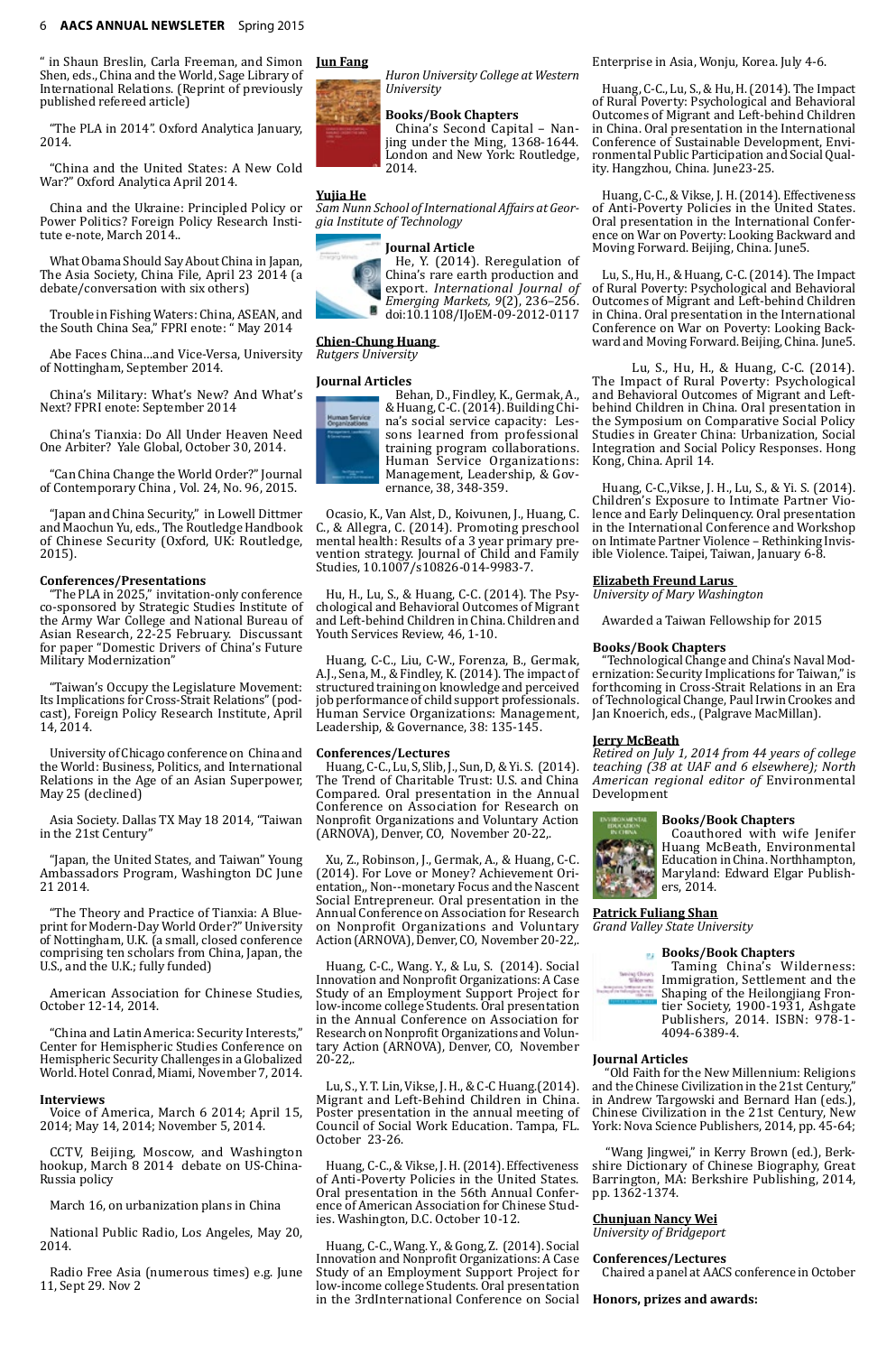2014 Fulbright Scholarship Award

2014 Sigma Iota Rho Outstanding Faculty Advisor Award

2014 University of Bridgeport 2014-2015 Seed Money Grant Award



Achieved Tenure at University of Bridgeport

Named Chair for M.A. in East Asian and Pacific Rim Studies Program

#### **Shue Tuck Wong**

*Simon Fraser University*



#### **Journal Article**

Shue Tuck Wong, "Massacre of the Chinese in Singapore and Malaya during the Japanese Occupation", Asian Profile, Vol.1, No.6 (December, 2013), 509-532.

#### **Yenna Wu**

*University of California, Riverside*



#### **Books/Book Chapters**

Wu, Yenna, ed. Li Ang's Visionary Challenges to Gender, Sex, and Politics. Lanham, MD: Lexington Books, 2014.

Wu, Yenna. "In the Vanguard: Li Ang's Discourse on Gender and

Politics". In Yenna Wu, ed., Li Ang's Visionary Challenges to Gender, Sex, and Politics. Pp. 1-24.

Wu, Yenna. "Between Insight and 'Inattentional Blindness': Feminist Controversy over Li Ang's Shafu". In Yenna Wu, ed., Li Ang's Visionary Challenges to Gender, Sex, and Politics. Pp. 53-72.

Wu, Yenna. "Figurations of 'Biopower' and Relationship Dynamics in Li Ang's Shafu". In Yenna Wu, ed., Li Ang's Visionary Challenges to Gender, Sex, and Politics. Pp. 73-97.

Wu, Yenna. "(Dis)embodied Subversion: The Mountain-pass Ghost in Li Ang's Visible Ghosts (Kandejian de gui)". In Yenna Wu, ed., Li Ang's Visionary Challenges to Gender, Sex, and Politics. Pp. 145-165.

#### **Journal Articles**

Wu, Yenna. "Li Ang's Gendered Dissent in 'The Devil in a Chastity Belt.'" Frontiers of Literary Studies in China 8.2 (June 2014): 253-276.

Wu, Yenna. "Female Literary Talent and Gender-related Trauma in Li Ang's 'No-sky Ghost.'" Accepted for publication by American Journal of Chinese Studies in 2014.

#### **Conferences/Presentations**

Presented two papers at the AACS conference, George Washington University, Washington D.C., Oct. 10-12, 2014:

"Silences and Screams: Representations of Mao-era Political Widows in Three Chinese Narratives"; 2) "'Rhizomatic' Knowledge and Trauma in Li Ang's 'No-sky Ghost'"

#### **Yu-Shan Wu**

*Institute of Political Science, Academia Sinica*

#### **Books/Book Chapters**



Tse-kang Leng, Yu-Shan Wu, eds. 2014. The Chinese Models of Development: Global, Local and Comparative Perspectives. Lanham, Maryland: Rowman and Littlefield. ISBN: 978-0-7391-9226-9

Wu, Yu-Shan. 2014. "The Chinese Models of Development: Global, Local and Comparative Perspectives." In Tse-kang Leng, Yu-Shan Wu, eds., The Chinese Models of Development: Global, Local and Comparative Perspectives. Lanham, Maryland: Rowman and Littlefield. ISBN: 978-0-7391-9226-9

Wu, Yu-Shan. 2014. "Comparing Development Models in Mainland China and Taiwan: A Macro Analytical Framework." In Tse-kang Leng, Yu-Shan Wu, eds., The Chinese Models of Development: Global, Local and Comparative Perspectives. Lanham, Maryland: Rowman and Littlefield. ISBN: 978-0-7391-9226-9

Wu, Yu-Shan. 2014. "Under the Shadow of a Rising China: Convergence towards Hedging and The Peculiar Case of Taiwan." In Ming-chin Monique Chu and Scott L. Kastner, eds., Globalization and Security Relations across the Taiwan Strait: In the Shadow of Power. London: Routledge. ISBN: 978-1138793095

Wu Yu-Shan. 2014. "Has Taiwan's Political Paradigm Shifted from Identity to Economy?). In Knowledge Feast, Series X. Taipei: Academia Sinica. (in Chinese)

#### **Conferences/Presentations**

Wu, Yu-Shan. "Putting into the Framework: Developmental State, Semi-Presidentialism, and Shift in Social Cleavage." National Chengchi University Lecture on Frontier Issues in Social Sciences, NCCU, January 7.

Wu, Yu-Shan. "Cross-Strait Rapprochement and Its Staying Power." EAI Distinguished Public Lecture, National University of Singapore, Singapore, January 10.

Wu, Yu-Shan. 2014. "Crisis in Ukraine: Ethnicity, Democracy, and Geopolitics." Paper presented at the Conference on the Situation in Ukraine and U.S.-Russia Relations, Association of International Relations (ROC), National Taiwan University, Taipei, March 11.

Wu, Yu-Shan. 2014. "Rejuvenation of the Party-State: The Virtues and Limits of an Age-based Political System." Paper presented at the Conference on Mainland China's Reform and Transition? The Opportunities and Challenges of the Xi-Li Administration, sponsored by the Center for China Studies, NCCU, School of Advanced International Studies, and Johns Hopkins University, NCCU, Taipei, March 18-19.

Wu, Yu-Shan. 2014. "Continental vs. Maritime Alliance: A Global Strategic Perspective." Keynote Speech at the Workshop on the Rise of China and East Asian International Relations, IPSAS, Academia Sinica, Taipei, May 30.

Wu, Yu-Shan. 2014. "Prospects for Democratic Transition in the PRC: Has Mainland China Moved into Taiwan's Past?" Paper presented at the Workshop on Transitions to Democracy under One-Party Regimes, sponsored by the Keck Center for International and Strategic Studies, Claremont McKenna College, and The Universities Service Center for China Studies, The Universities Service Center for China Studies, The Chinese University of Hong Kong, June 5-6.

Wu, Yu-Shan. 2014. "Comparing Career-driven Constitutional Changes in Semi-presidentialism." Paper presented at the XXIII World Con-

gress of the International Political Science Association, Montreal, July 16-24.

Wu, Yu-Shan. 2014. "Developmental State and the Economy in China." William and Mary Lecture Series Debating International Development Policies, Session on Revisiting the Washington Consensus, William and Mary in Washington, October 10.

Wu, Yu-Shan. 2014. "Drawing an Age Line: Rejuvenation or Exclusion?" Paper presented at the 56th Annual Conference of the American Association for Chinese Studies, George Washington University, Washington, D.C., October 10-12.

Wu, Yu-Shan. 2014. "Revisit Paradigm Shift in Taiwan's Politics." Paper presented at the Conference on Democratic Governance, Cross-Strait Security and Prosperity, Taiwan and Asia Program, College of William and Mary, Washington, D.C., October 12-13.

Wu, Yu-Shan. 2014. "Tensions in East Asia and Eastern Europe: A Global Strategic Perspective." University of Richmond School of Arts and Sciences Lecture, cosponsored by William and Mary Taiwan and Asia Program, and World Affairs Council of Greater Richmond), October 14.

Wu, Yu-Shan. 2014. "Paradigm Shift in Taiwan Politics: When 'Distribution' Rivals 'Identity'." Keynote Speech at the 2014 Taiwanese Political Science Annual Meeting, National Taiwan University, Taipei, December 6.